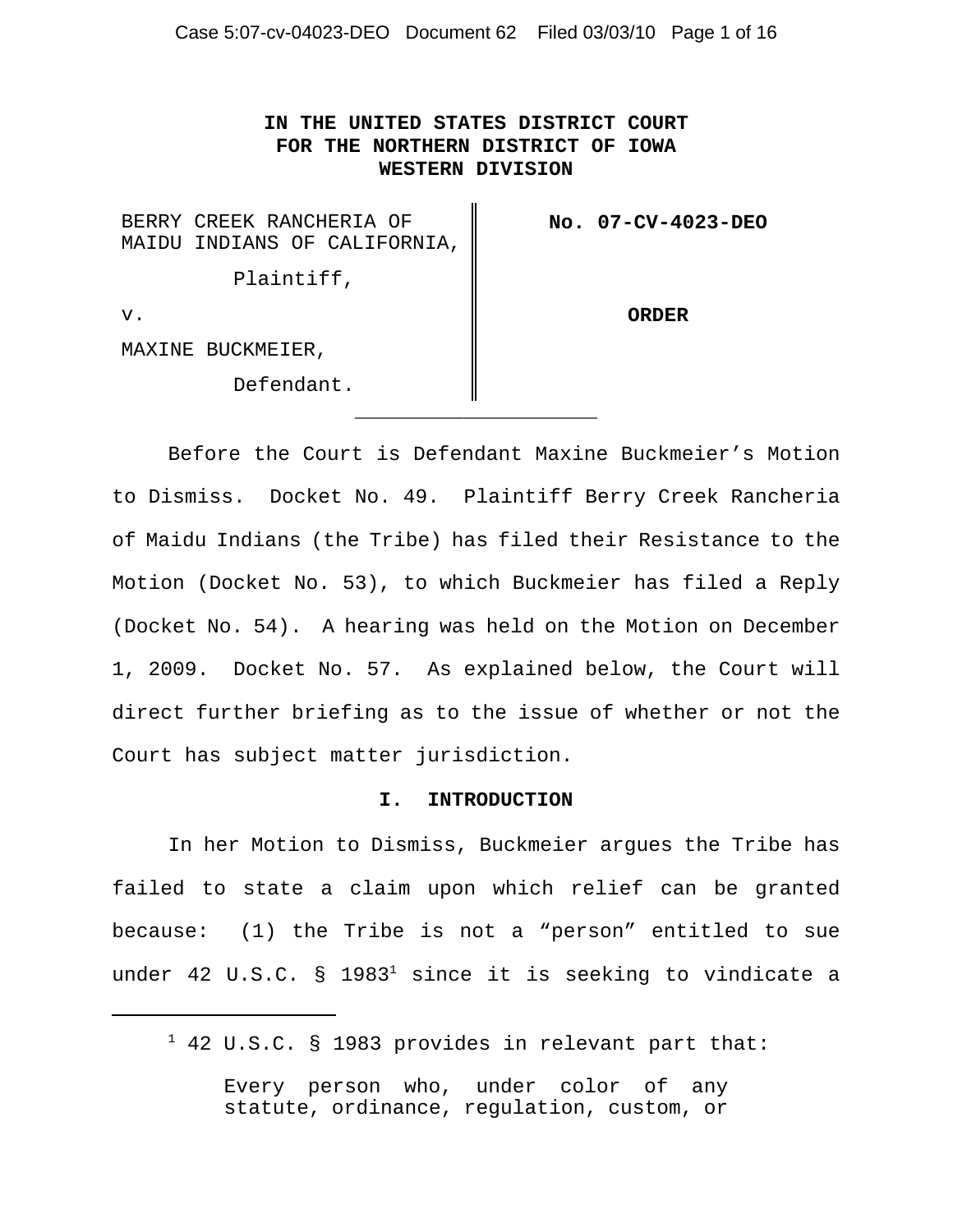# Case 5:07-cv-04023-DEO Document 62 Filed 03/03/10 Page 2 of 16

sovereign right; (2) the Tribe's Amended Complaint (Docket No. 40) fails to plead sufficient facts to state a § 1983 claim; and (3) Buckmeier is not an actor under color of state law for § 1983 purposes.

The Tribe, on the other hand, maintains that it is seeking to vindicate a "quasi-sovereign right," and as such should be considered a "person" entitled to sue under § 1983. The Tribe contends its Amended Complaint, which alleges Buckmeier deprived the Tribe of federally-protected rights in her capacity as a "custodian" and "agency" under Iowa law, is adequately pled. Finally, the Tribe argues that, given her status under state law as a "custodian" and "agency," Buckmeier may fairly be said to be a state actor.

The arguments of the parties have missed an issue that this Court is persuaded must be further addressed. Although the foregoing questions are certainly implicated by the instant matter, the parties appear to have overlooked a more basic question: Whether Buckmeier deprived the Tribe of a

usage, of any State or Territory or the District of Columbia, subjects, or causes to be subjected, any citizen of the United States or other person within the jurisdiction thereof to the deprivation of any rights, privileges, or immunities secured by the Constitution and laws, shall be liable to the party injured . . . .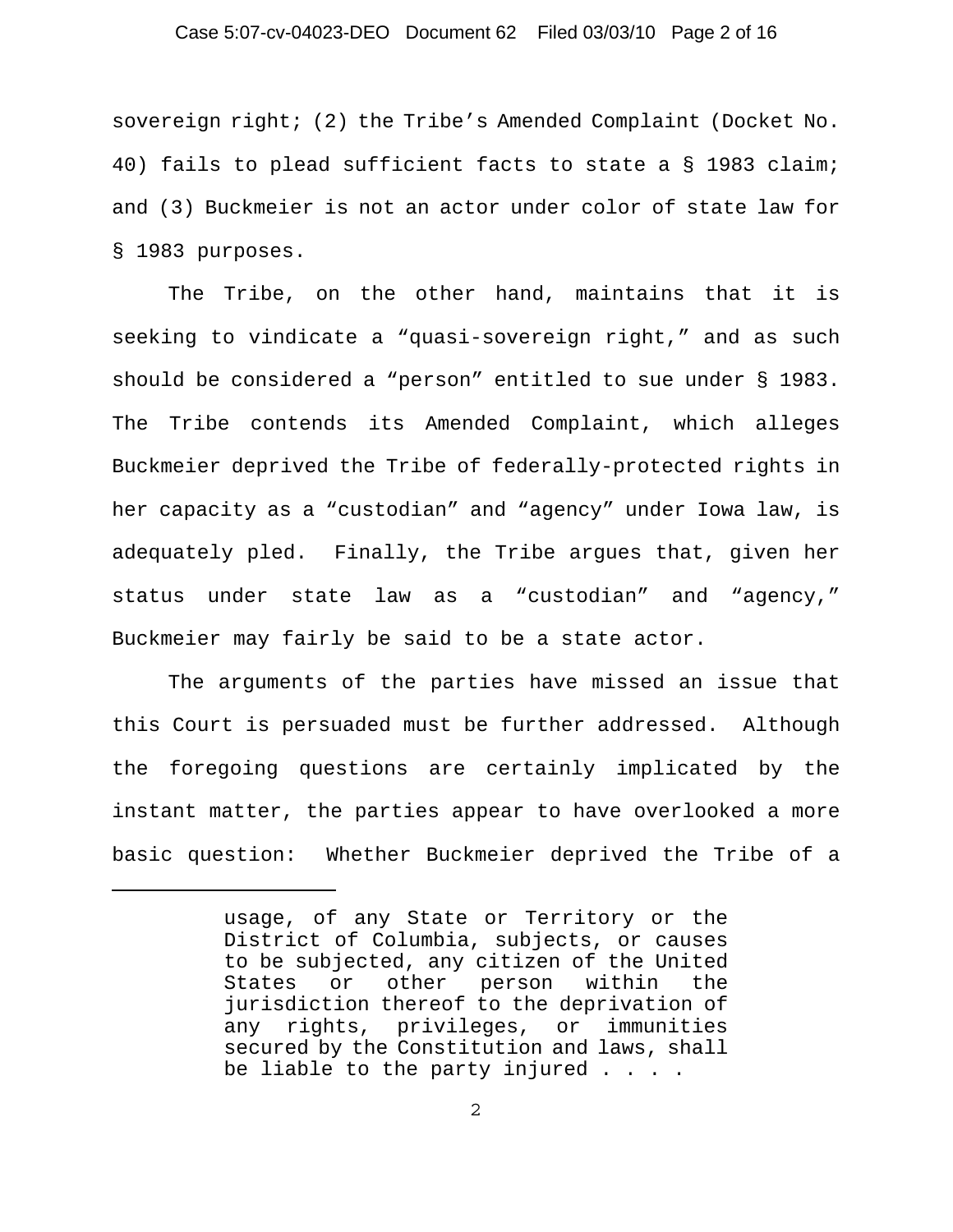# Case 5:07-cv-04023-DEO Document 62 Filed 03/03/10 Page 3 of 16

right "secured by the Constitution and [federal] laws . . . ." 42 U.S.C. § 1983. The parties seem to agree that the Tribe's § 1983 action is based on Buckmeier's alleged failure to properly notify the Tribe of voluntary adoption proceedings involving N.N.E., a minor child eligible for enrollment in the Tribe, in violation of the notice provision in the Indian Child Welfare Act (ICWA).<sup>2</sup> However, as set out below, the ICWA does not appear to confer on tribes, either expressly or implicitly, the right to notice of *voluntary* adoption proceedings. The Tribe's Amended Complaint does however suggest that it might alternatively be asserting that due process requires tribal notice of *voluntary* adoption proceedings, but it is not clear that the conclusory allegations giving rise to this suggestion state a claim under 42 U.S.C. § 1983. That is, it is not clear whether the Tribe has alleged the violation of any specific right under the United States Constitution. Because this Court's subject matter jurisdiction over this case turns on whether the Tribe can establish the violation of a *federal* right, the Court finds it necessary to have the parties further brief and then argue this issue. Cf. Kaur v. Makhan Shan Lubana Trust, No.

 $2$  See 25 U.S.C. §§ 1901-1963.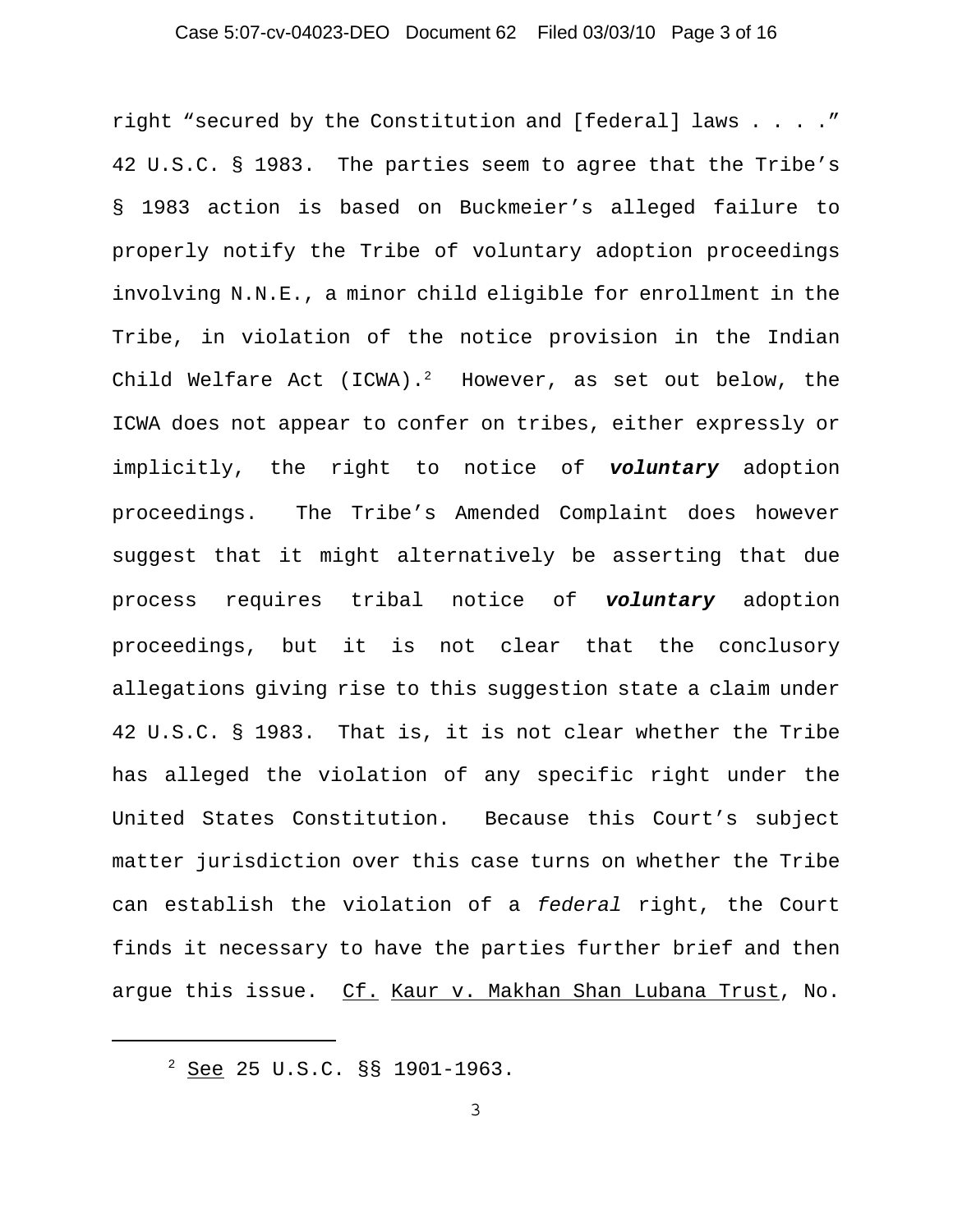08-CV-3216, 2009 WL 1288961 (D. Neb. May 5, 2009) (finding the plaintiffs should be given an opportunity to respond to a jurisdictional question that was raised by the court sua sponte).

#### **II. DISCUSSION**

The Tribe invokes this Court's jurisdiction pursuant to 28 U.S.C. §§ 1331, which provides federal court jurisdiction in civil actions arising under the Constitution and laws of the United States, and 1367(a), which grants supplemental jurisdiction to the federal district courts over "all other claims that are so related to claims" over which the district court has original jurisdiction "that they form part of the same case or controversy under Article III." Docket No. 40 at 2, ¶ 5. Additionally, the Tribe requests that this Court exercise jurisdiction pursuant to 28 U.S.C. § 1343(a), which in relevant part parrots the text of 42 U.S.C. § 1983. Id. Hence, federal jurisdiction under 28 U.S.C. § 1343(a) — and, by extension, 28 U.S.C. § 1367(a) — hinges upon the existence of a substantial *federal* claim under § 1983. While the instant matter ostensibly involves Buckmeier's Rule 12(b)(6) Motion to Dismiss, it is axiomatic that a federal court has an obligation to inquire sua sponte into its own subject matter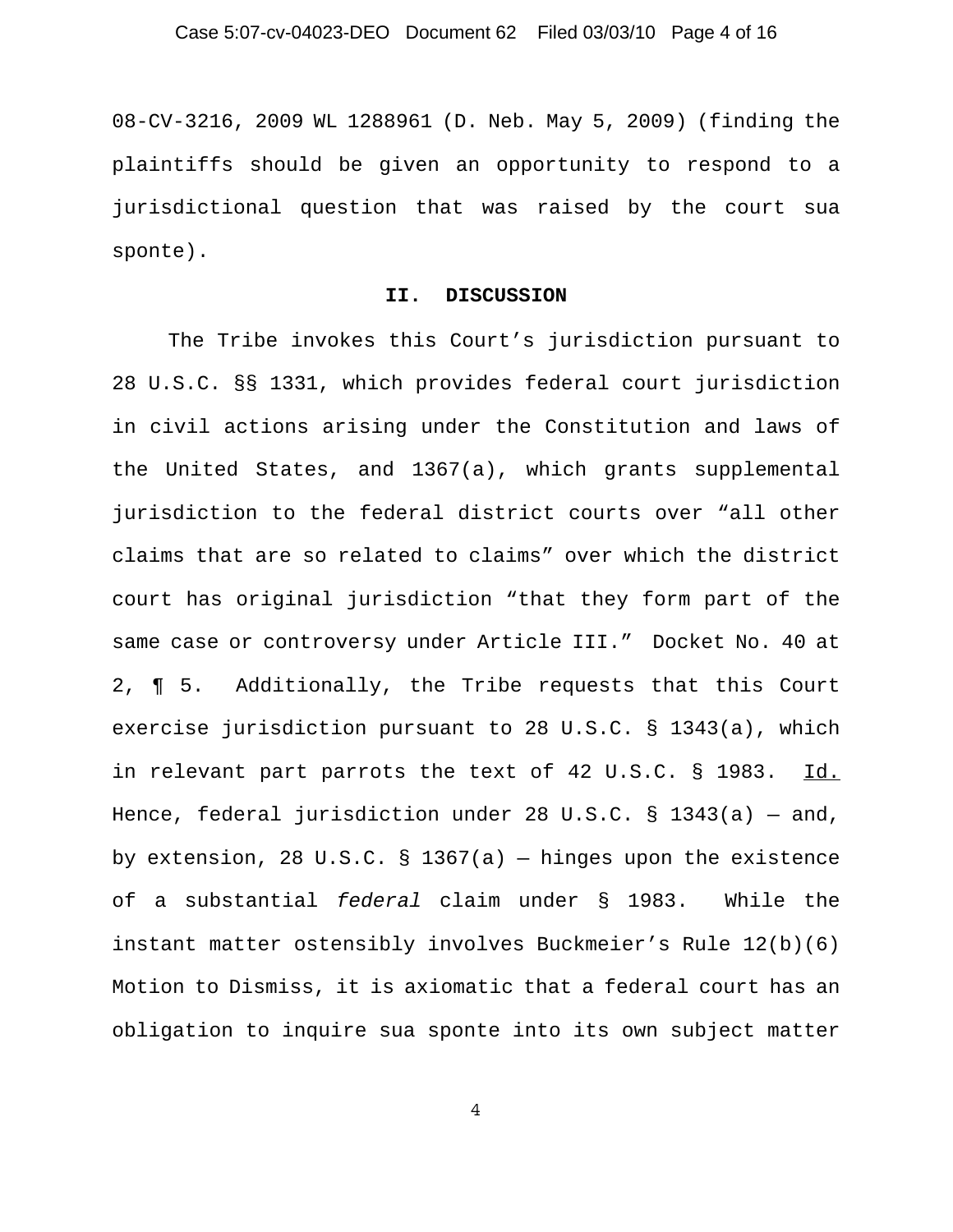jurisdiction. See Fed. R. Civ. P. 12(h)(3) ("If the court determines at any time that it lacks subject-matter jurisdiction, the court must dismiss the action.").

#### **A.** *ICWA*

In the ICWA, a distinction is made between *voluntary* and

involuntary placement of an Indian child. Compare 25 U.S.C.

§ 1912(a) with 25 U.S.C. § 1913(a).<sup>3</sup> This case involves a

In any *involuntary* proceeding in a State court, where the court knows or has reason to know that an Indian child is involved, the party seeking the foster care placement of, or termination of parental rights to, an Indian child shall notify the parent or Indian custodian and the Indian child's tribe, by registered mail with return receipt requested, of the pending proceedings and of their right of intervention. If the identity or location of the parent or Indian custodian and the tribe cannot be determined, such notice shall be given to the Secretary [of the Interior] in like manner, who shall have fifteen days after receipt to provide the requisite notice to the parent or Indian custodian and the tribe. No foster care placement or termination of parental rights proceeding shall be held until at least ten days after receipt of notice by the parent or Indian custodian and the tribe or the Secretary: *Provided*, [t]hat the parent or Indian custodian or the tribe shall, upon request, be granted up to twenty additional

<sup>3 25</sup> U.S.C. § 1912(a), entitled "Notice; time for commencement of proceedings; additional time for preparation," provides: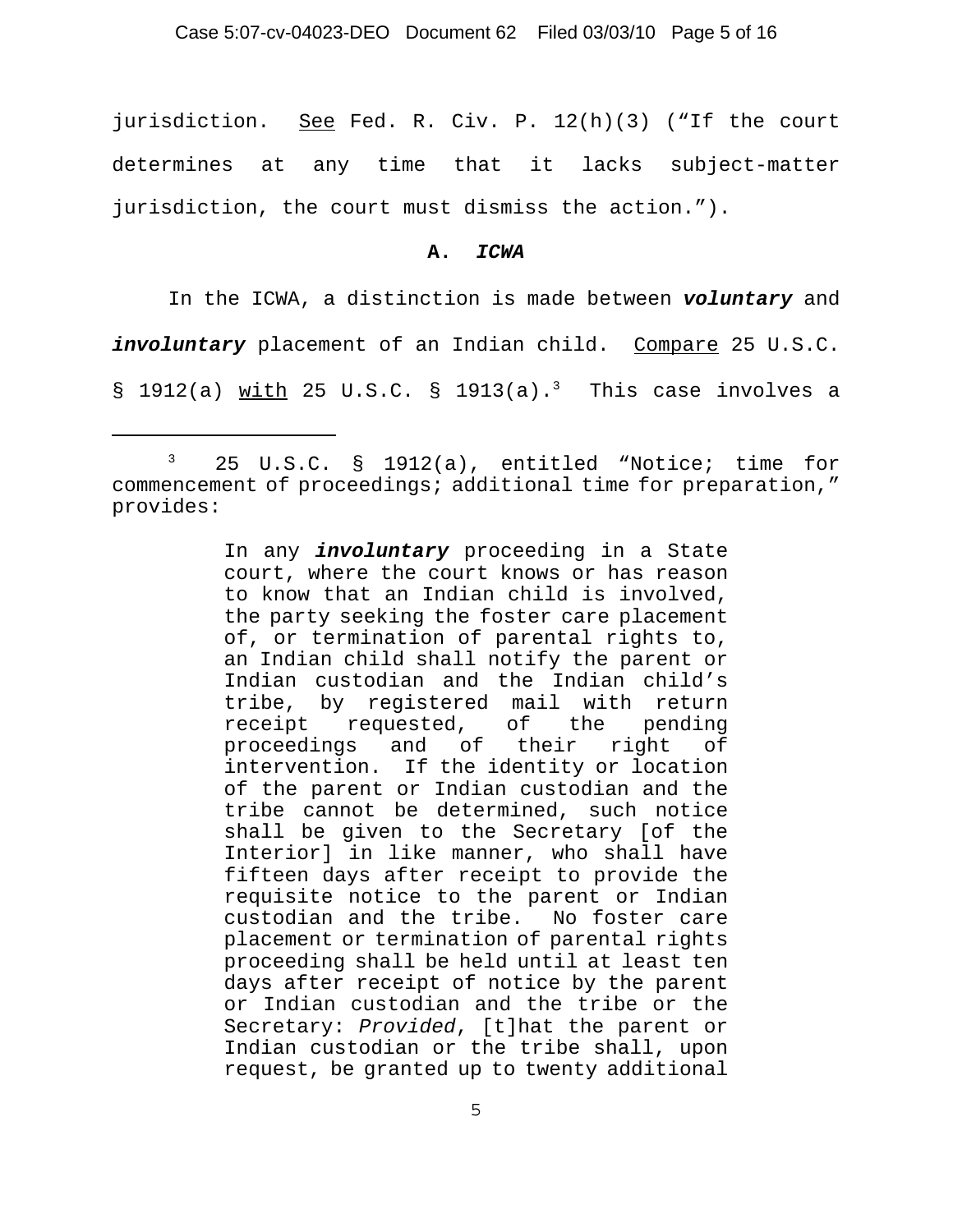# Case 5:07-cv-04023-DEO Document 62 Filed 03/03/10 Page 6 of 16

*voluntary* placement of an Indian child. See In re N.N.E., 752 N.W.2d 1, 10 (Iowa 2008) (noting that Edwards "has never wavered in her decision to terminate her parental rights since her first court appearance."). Although the ICWA requires notice to the tribe be given in cases involving *involuntary* foster care placement or termination of parental rights (see id. § 1912(a)), the Act does not specifically require notification to the tribe in a *voluntary* foster care or termination case.<sup>4</sup> See Dean v. United States, 129 S. Ct.

days to prepare for such proceeding.

Id. § 1912(a) (first emphasis added). In contrast, 25 U.S.C. § 1913(a), entitled "Parental rights; voluntary termination," contains no notice provision.

 $4$  The Iowa ICWA, on the other hand, requires that notice be given to "[a]ny tribe in which the child may be a member or eligible for membership" at least ten days prior to a voluntary placement proceeding. Iowa Code § 232B.5(8). Section 1983, however, authorizes the courts to redress violations of "rights, privileges, or immunities secured by the Constitution and [federal] laws" that occur under color of state law. Id. § 1983. Section 1983 is thus limited to deprivations of *federal* constitutional rights and *federal* statutory and regulatory rights. It generally does not cover official conduct that violates only *state* law. See, e.g., Baker v. McCollan, 443 U.S. 137, 140 (1979) ("The first inquiry in any § 1983 suit . . . is whether the plaintiff has been deprived of a right 'secured by the Constitution and laws.'"). Accordingly, Buckmeier's failure to provide notice in the manner required by Iowa Code § 232B.5(8) does not, by itself, give rise to a § 1983 claim; rather, to avoid dismissal the Tribe must identify a *federal* right violated by Buckmeier.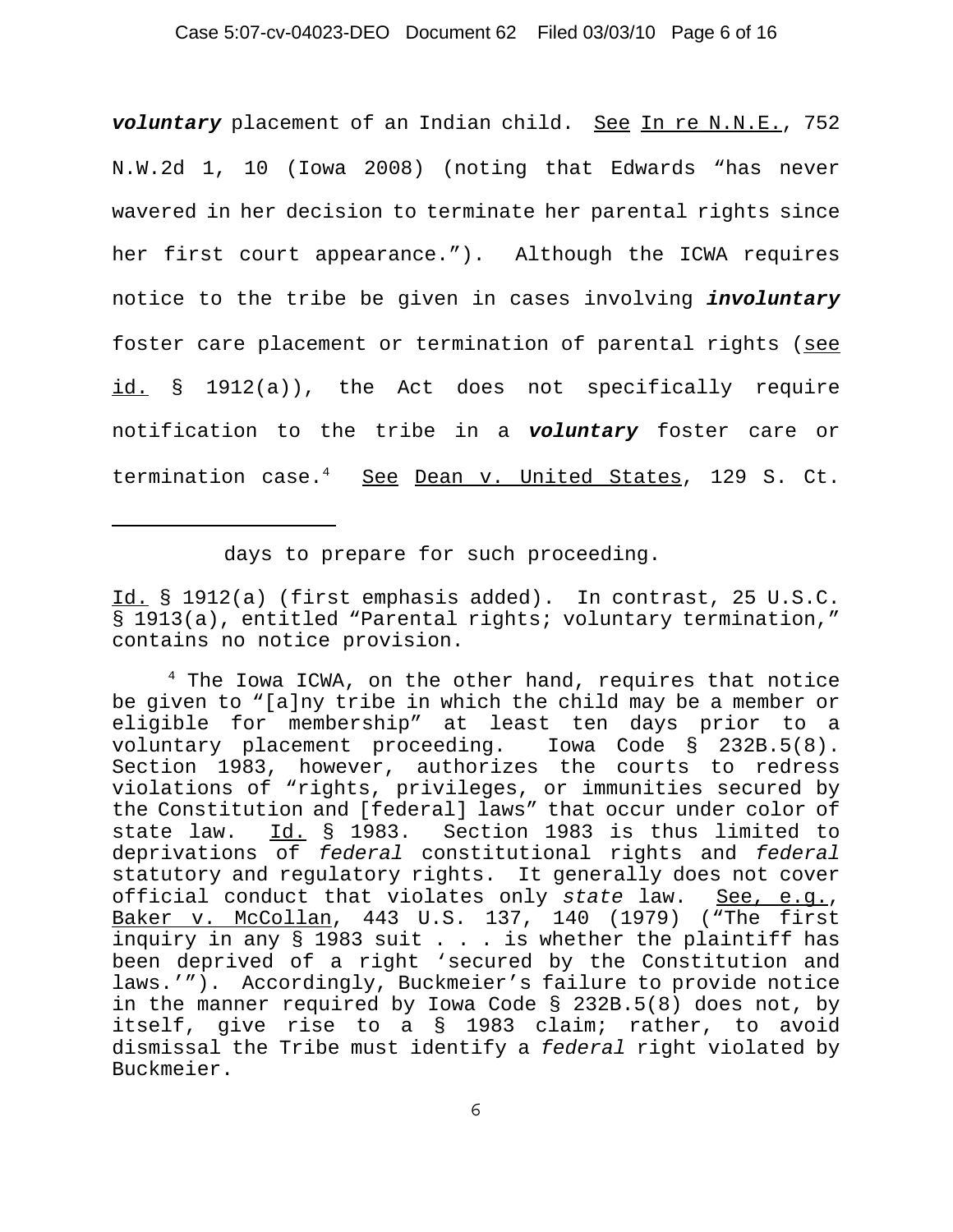# Case 5:07-cv-04023-DEO Document 62 Filed 03/03/10 Page 7 of 16

1849, 1854 (2009) ("'[W]here Congress includes particular language in one section of a statute but omits it in another section of the same Act, it is generally presumed that Congress acts intentionally and purposely in the disparate inclusion or exclusion.'" (quoting Russello v. United States, 464 U.S. 16, 23 (1983))). Thus, the ICWA does not provide an *express* right to notice to a tribe in cases such as this one involving the *voluntary* placement of an Indian child. The handful of courts that have addressed this question are unanimous on this point. See Navajo Nation v. Super. Court of the State of Washington, 47 F. Supp. 2d 1233, 1238 (E.D. Wash. 1999) (holding that, based on the plain language of the ICWA and the legislative history of the Act, "no tribal notice is required in voluntary adoption proceedings."); Catholic Soc. Servs., Inc. v. C.A.A., 783 P.2d 1159, 1160 (Alaska 1989) (per curiam) (holding that, based on the plain language of the Act, the ICWA does not require notice to a tribe of a voluntary adoption proceeding); see also In re Phillip A.C., 149 P.3d 51, 59, 60 n.44 (Nev. 2006) (noting, in dicta, that a tribe is not entitled to notice of a voluntary adoption proceeding under the ICWA).

Whether the ICWA confers upon tribes an *implied* right to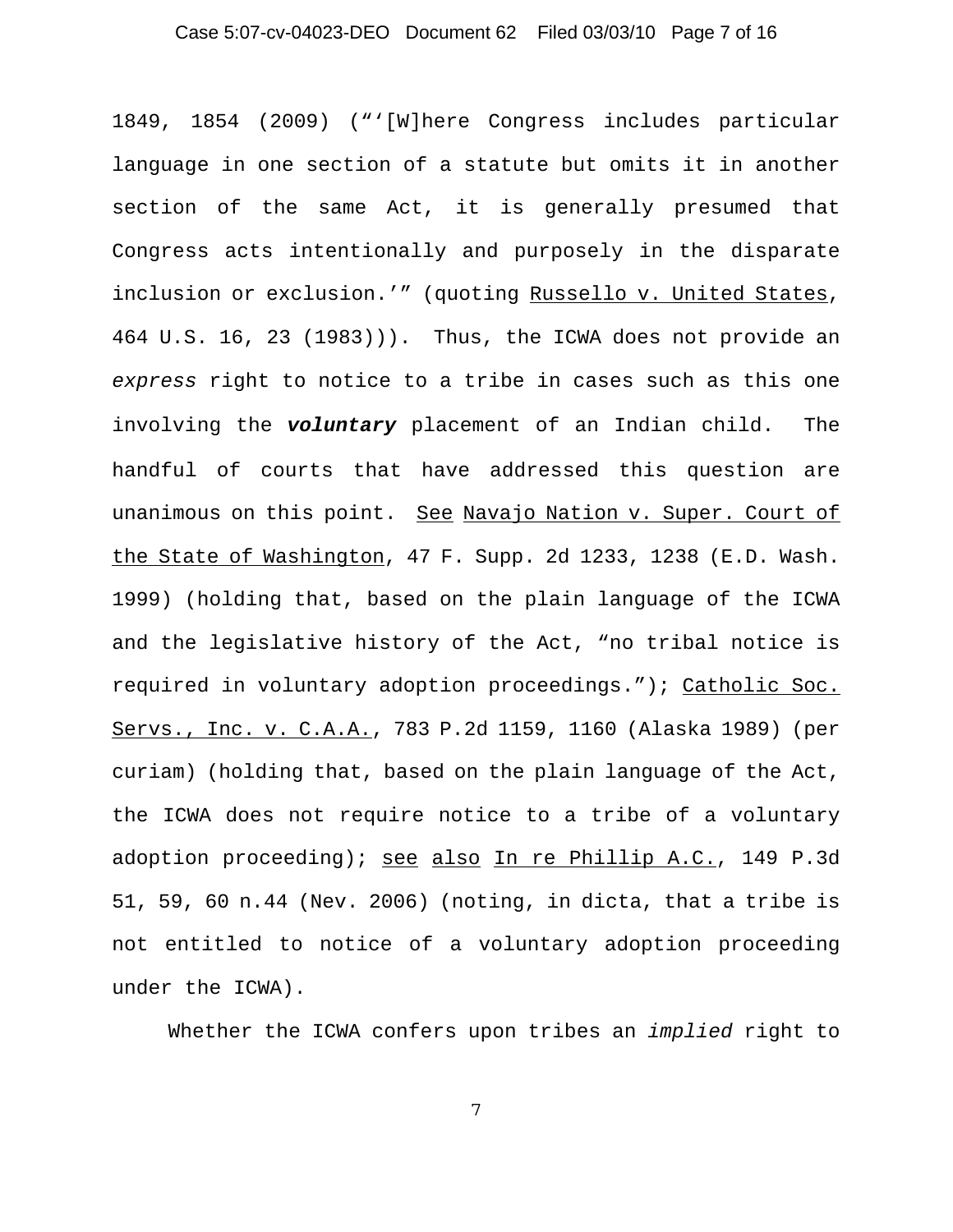# Case 5:07-cv-04023-DEO Document 62 Filed 03/03/10 Page 8 of 16

notice of *voluntary* placement proceedings — and, if so, whether such a right could be enforced through § 1983 — are somewhat more complicated questions. In Gonzaga v. Doe, 536 U.S. 273 (2002), the Supreme Court concluded that a federal statute can be enforced under § 1983 only if Congress indicates "an unambiguously conferred right to support a cause of action brought under § 1983." Gonzaga, 536 U.S. at 278-82; cf. Touche & Ross Co. v. Redington, 442 U.S. 560, 571-72, 575 (1979) (explaining that, in determining whether a statute implies a private cause of action, "[t]he central inquiry [is] whether Congress intended to create, either expressly or by implication, a private cause of action," and relevant to this inquiry is the language of the statute, its legislative history, and the legislative scheme of which the statute is a part). Yet even if the Tribe is able to overcome the foregoing hurdles, its ability to enforce such a right through § 1983 may be foreclosed by, among other restrictions, the existence of a "comprehensive remedial scheme" in the statute. See Blessing v. Freestone, 520 U.S. 329, 341 (1997) ("Even if a plaintiff demonstrates that a federal statute creates an individual right, there is only a rebuttable presumption that the right is enforceable under § 1983. Because our inquiry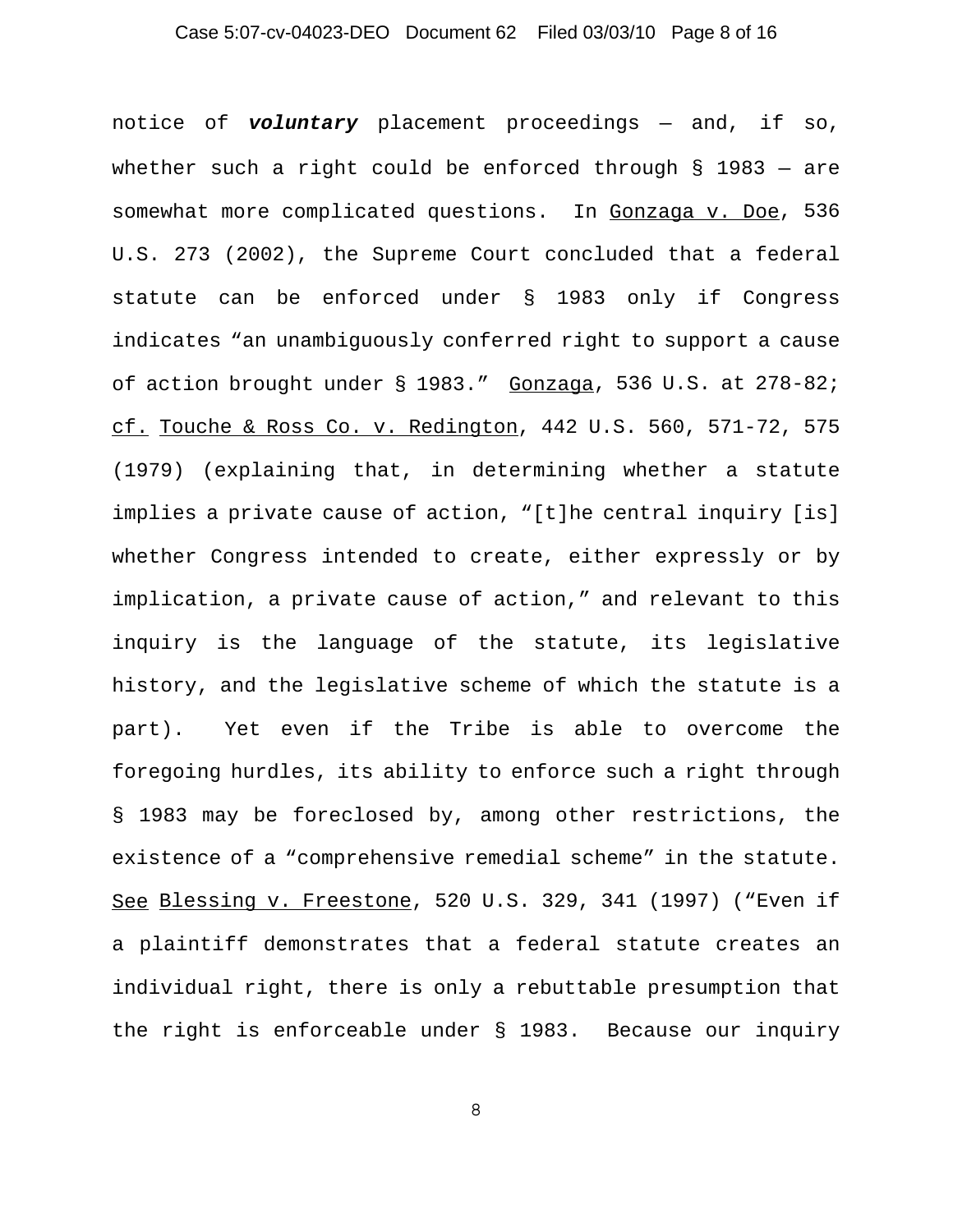# Case 5:07-cv-04023-DEO Document 62 Filed 03/03/10 Page 9 of 16

focuses on congressional intent, dismissal is proper if Congress 'specifically foreclosed a remedy under § 1983.' Congress may do so expressly, by forbidding recourse to § 1983 in the statute itself, or impliedly, by creating a comprehensive enforcement scheme that is incompatible with individual enforcement under § 1983." (citations omitted)). Thus, even if the Tribe can establish an implied right to notice under the ICWA, Buckmeier can arguably avoid liability for her alleged violation of this implied right by showing that Congress created a comprehensive remedial scheme in the ICWA, and the remedies available within this scheme do not include the relief sought by the Tribe against her.<sup>5</sup>

While the Tribe is certainly free to submit additional argument to establish the existence and enforceability (through § 1983) of such a right, this Court has not found any reported cases in which a court has adopted this position. The "comprehensive remedial scheme" defense that may be available to Buckmeier, on the other hand, does appear to find

 $5$  The rule appears to be that, while the plaintiff bears the burden of showing that a statute contains enforceable rights, a defendant bears the burden of demonstrating that Congress intended to foreclose a § 1983 cause of action, whether expressly or impliedly, by the existence of a comprehensive remedial scheme. City of Rancho Palos Verdes v. Abrams, 544 U.S. 113, 120 (2005); Wright v. City of Roanoke Redevelopment and Hous. Auth., 479 U.S. 418, 423 (1987).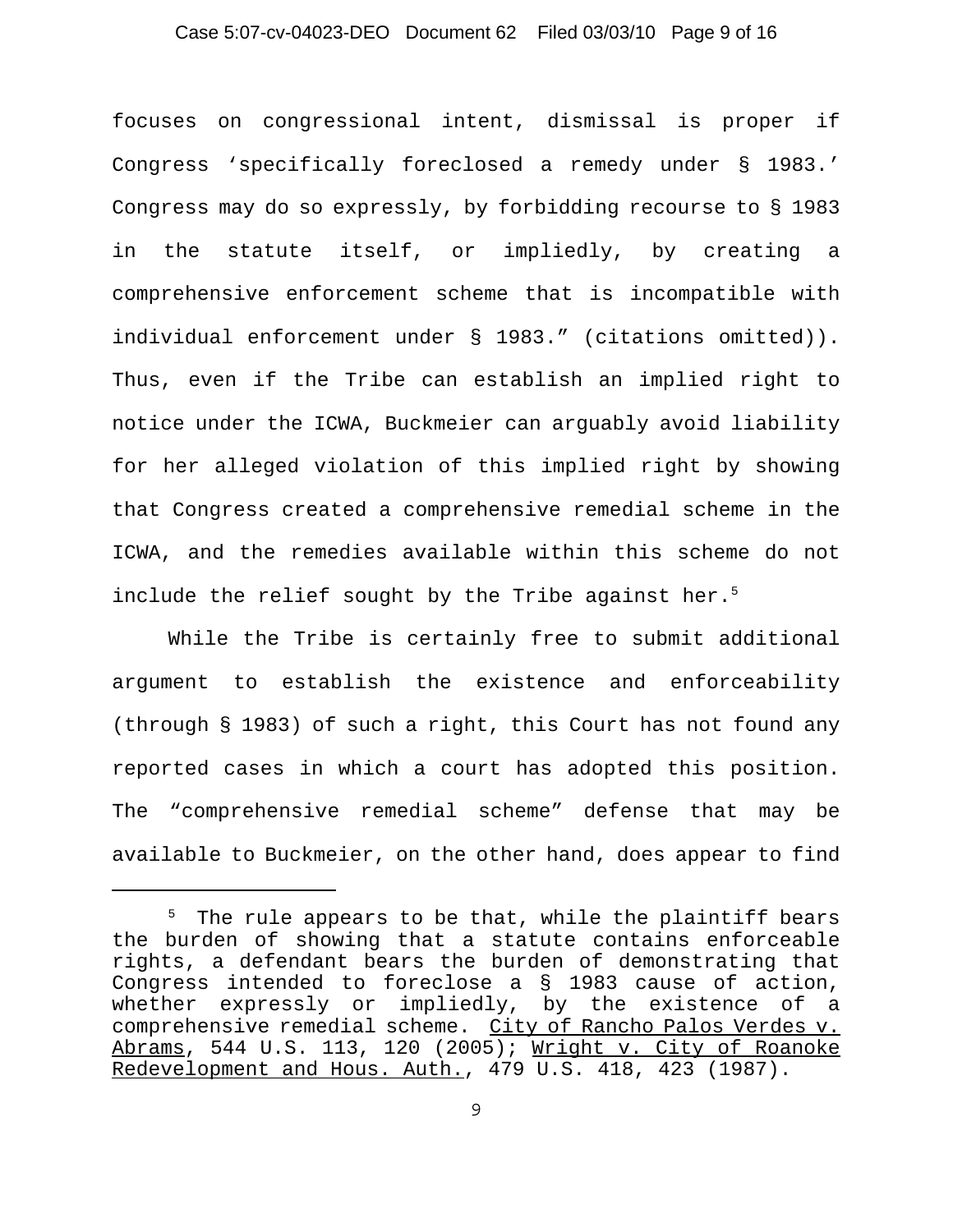# Case 5:07-cv-04023-DEO Document 62 Filed 03/03/10 Page 10 of 16

ample support in the case law: courts confronted with § 1983 claims based on alleged ICWA violations have found that the sole cause of action Congress intended to create in the ICWA was that provided in § 1914, which specifically allows a cause of action for invalidation of the underlying proceedings based on violations of §§ 1911, 1912, and 1913. See Doe v. Mann, 285 F. Supp. 2d 1229, 1240-41 (N.D. Cal. 2003) (reasoning that, "[i]n specifically allowing plaintiffs to seek invalidation of a state court's actions based on sections 1911, 1912 and 1913, Congress showed it knew how to create a remedy and did so expressly," and concluding that "Congress intended to provide a cause of action only for violations of [these] three ICWA sections.") (internal markings omitted); Navajo Nation, 47 F. Supp. 2d at 1242-43 (same). This Court expresses no opinion as to the merit of the foregoing potential positions of the parties. Rather, because the foregoing issues have yet to be addressed by the parties, the Court is reluctant to rule on the present record without first providing the parties with an opportunity for further briefing.

With the foregoing in mind, should the Tribe elect to proceed under the theory that it has been deprived of a right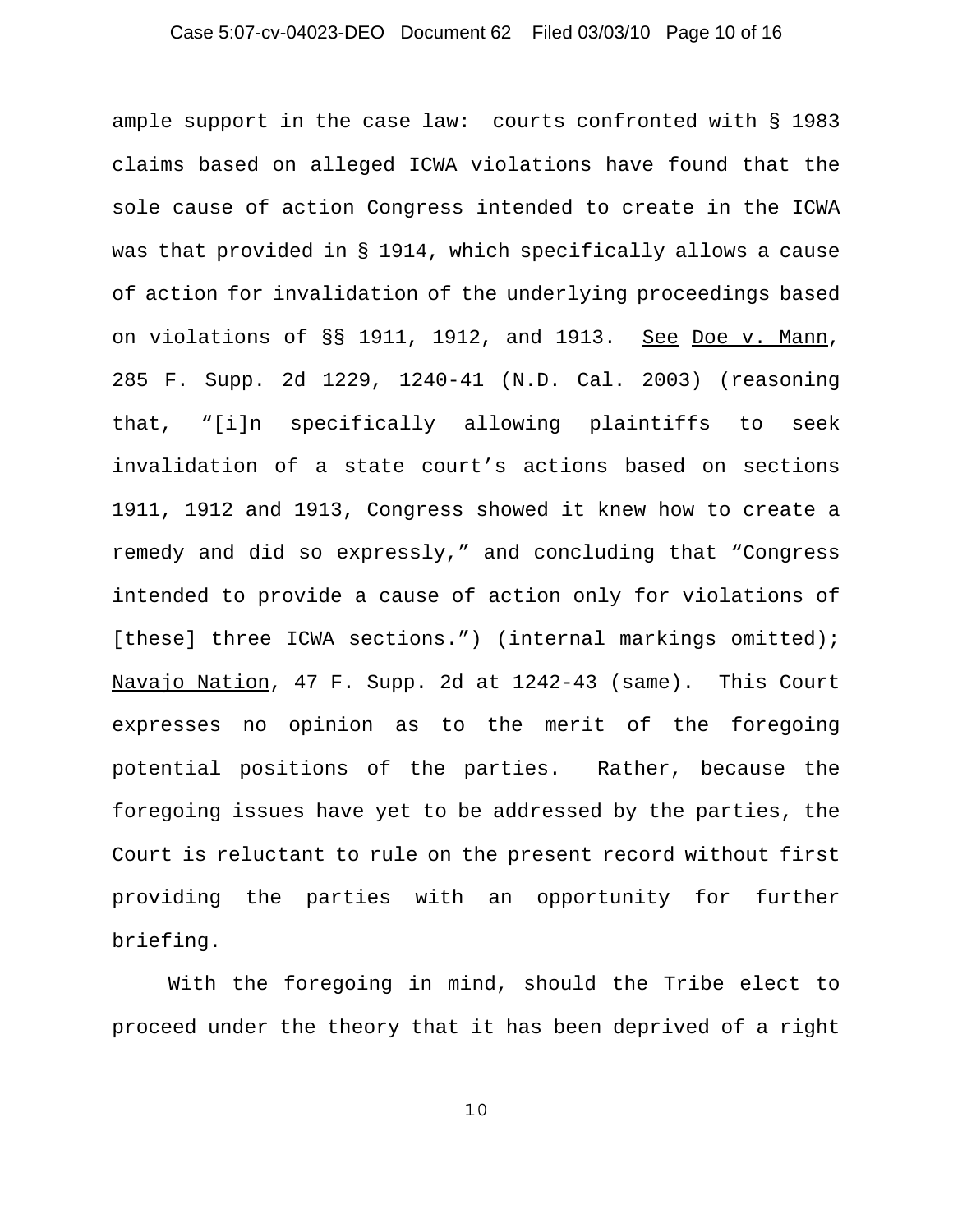# Case 5:07-cv-04023-DEO Document 62 Filed 03/03/10 Page 11 of 16

protected by *federal law*, it must show that it has an implied right to notice of voluntary placement proceedings under the ICWA.<sup>6</sup> To establish that it has such a right, the Tribe must satisfy the three-part test set out in Blessing v. Freestone, 520 U.S. 329 (1997) and refined in Gonzaga v. Doe, 536 U.S. 273 (2002). First, the Tribe must demonstrate that Congress "unambiguously conferred [a] right to support a cause of action brought under § 1983." Gonzaga, 536 U.S. at 283. Second, it must also show that the right is not so "vague and amorphous that its enforcement would strain judicial competence." Blessing, 520 U.S. at 341 (citation omitted). Finally, the asserted right must be framed in mandatory rather than precatory terms. Id.

#### **B.** *Due Process*

Although throughout its brief and oral argument the Tribe has maintained that it was entitled to notice under the ICWA, the Tribe's Amended Complaint suggests that it might alternatively be asserting that due process requires tribal notice. The Tribe's Amended Complaint provides, in relevant part, that "[t]he actions of Buckmeier . . . deprived the Tribe of rights secured to it by the Constitution and laws of

 $6$  Of course, the Tribe may rely on multiple legal theories to establish a deprivation of a federally-protected right.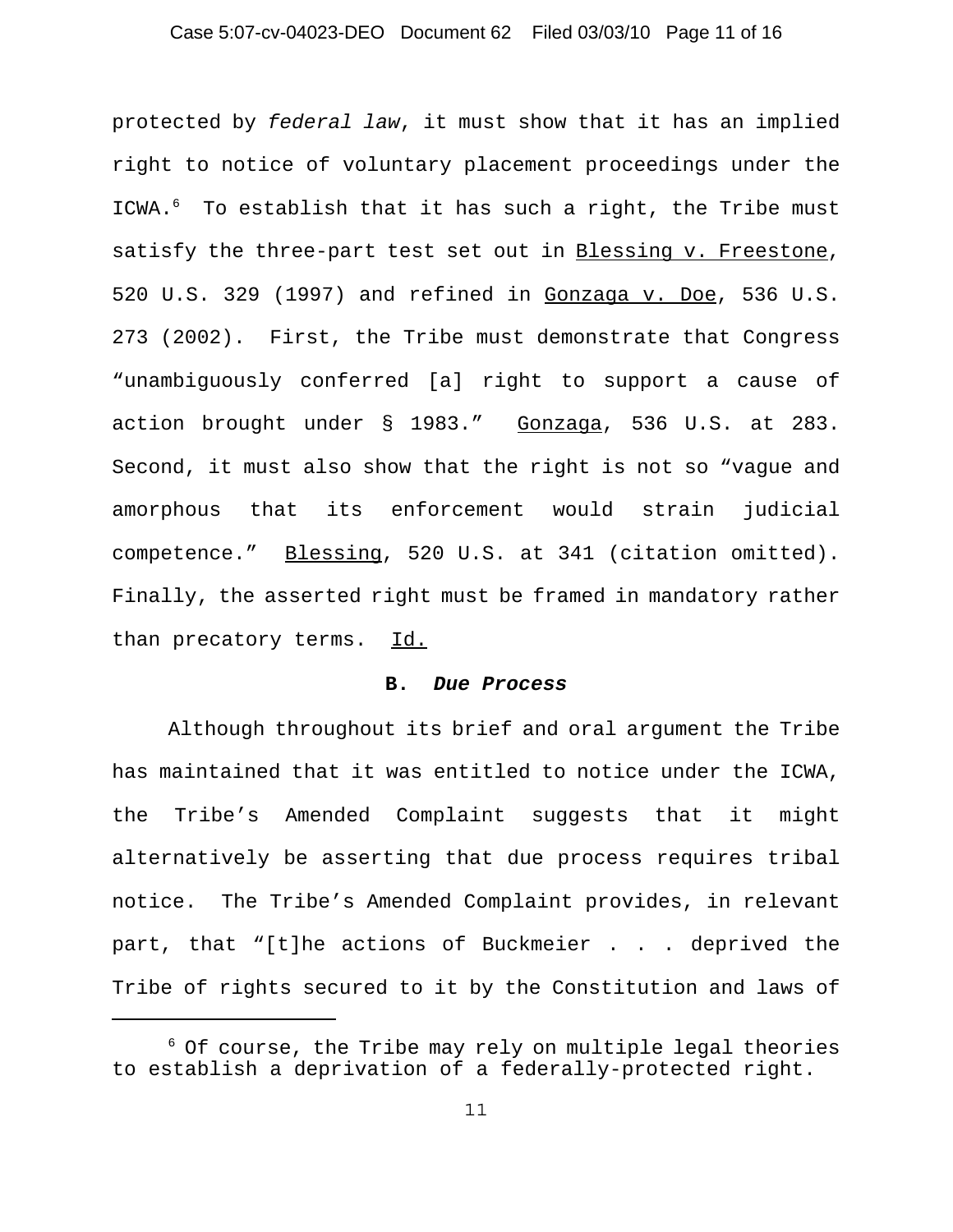# Case 5:07-cv-04023-DEO Document 62 Filed 03/03/10 Page 12 of 16

the United States of America . . . [and] violated the substantive and procedural due process rights afforded to Indian Tribes under [the] ICWA . . . ." Docket No. 40 at 13- 14. The Tribe's Amended Complaint also provides, parenthetically, that its claim against Buckmeier is based on her alleged "[v]iolation of 42 U.S.C. § 1983 and the Due Process Clause of the Fourteenth Amendment . . . ." Id. at 13.<sup>7</sup> These blanket assertions make it difficult to discern the constitutional violations the Tribe is asserting. The Tribe cites to no case holding that due process requires tribal notice of *voluntary* adoption proceedings, and this Court is not aware of any such precedent at this time. The handful of courts that this Court is aware of that have addressed the question have concluded that there is no constitutional right to tribal notice of *voluntary* adoption proceedings. See Navajo Nation, 47 F. Supp. 2d at 1239 (holding that "[n]either [the ICWA] nor the U.S. Constitution

 $7$  To the extent the Tribe relies on § 1983 as an independent basis for its action against Buckmeier, such reliance is misplaced. See, e.g., Gonzaga, 536 U.S. at 283 (explaining that, because "Section 1983 provides a remedy only for the deprivation of 'rights, privileges, or immunities secured by the Constitution and laws' of the United States . . . [o]ne cannot go into court and claim a 'violation of § 1983' — for § 1983 by itself does not protect anyone against anything.") (internal citation omitted).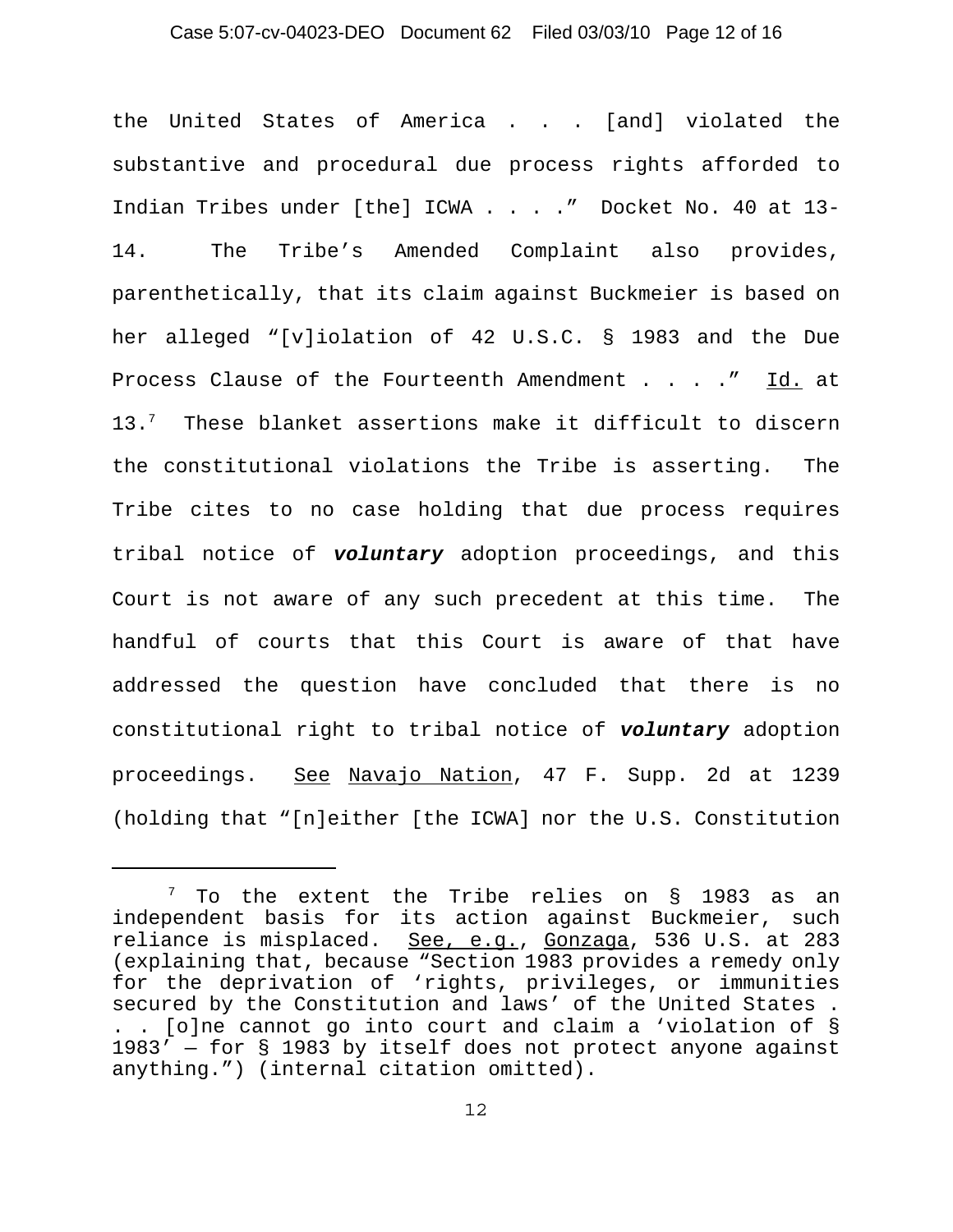# Case 5:07-cv-04023-DEO Document 62 Filed 03/03/10 Page 13 of 16

require notice to the [tribe] in the circumstances of this case where the adoption was voluntary and the child was not domiciled on the Reservation of the [tribe]."); Catholic Soc. Servs., Inc., 783 P.2d at 1160 (same). However, as mentioned, because neither party has addressed this question, the Court declines to decide the issue without first providing the opportunity for further briefing.

With the foregoing in mind, should the Tribe elect to proceed under the theory that it has been deprived of a right protected by *the U.S. Constitution*, it must precisely identify the constitutionally-protected liberty or property interest so deprived. See Ragan v. Lynch, 113 F.3d 875, 876 (8th Cir. 1997) ("[a] due process claim is cognizable only if there is a recognized liberty or property interest at stake"). In the context of procedural due process, this means the Tribe must identify a specific, articulable interest included within the Fourteenth Amendment's protections for property or liberty, which may not be deprived without adequate notice and an opportunity to be heard at a meaningful time and in a meaningful manner. See Hewitt v. Helms, 459 U.S. 460, 466 (1983). In the context of substantive due process, this means the Tribe must identify a specific, articulable fundamental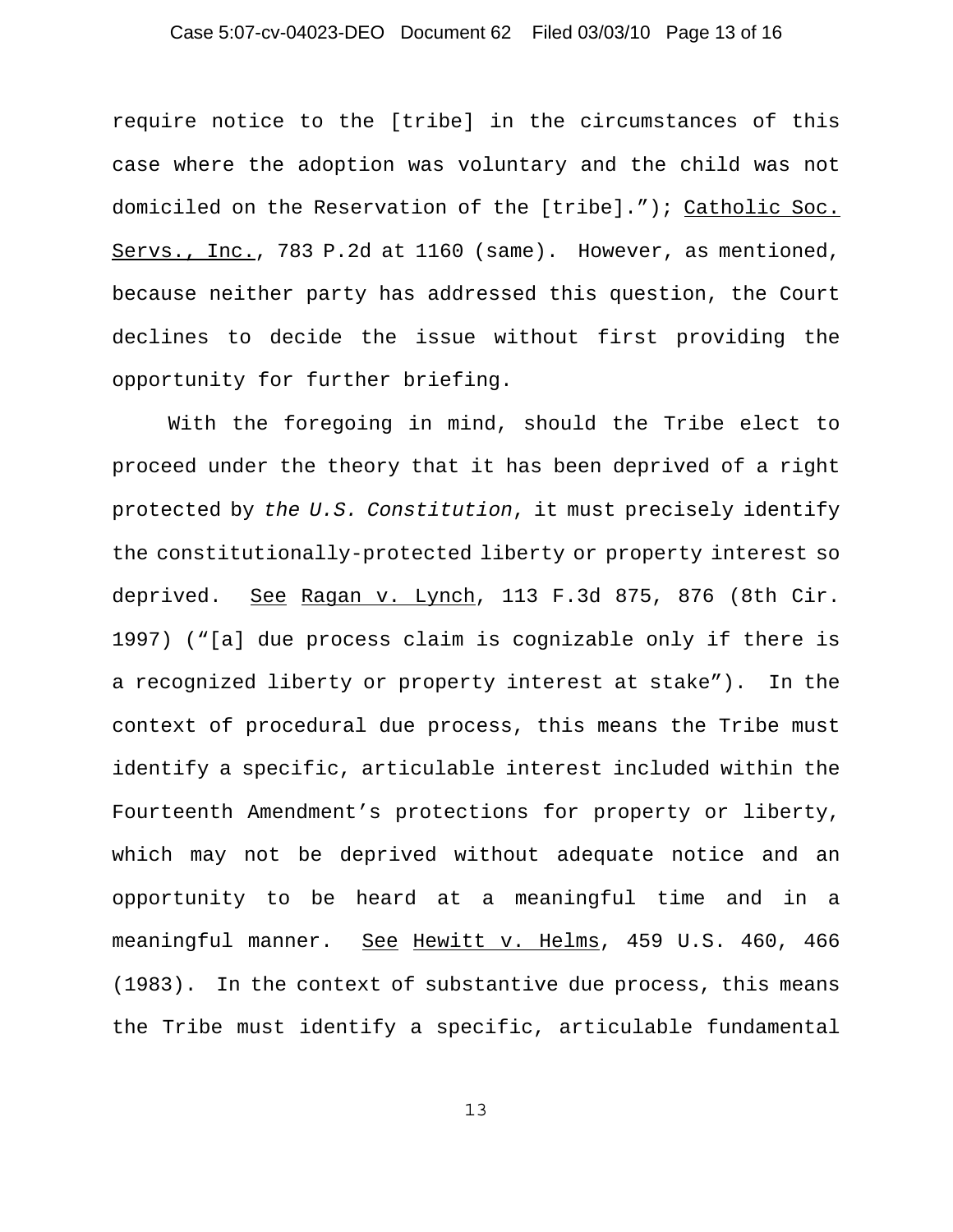# Case 5:07-cv-04023-DEO Document 62 Filed 03/03/10 Page 14 of 16

liberty interest protected from state interference, no matter what process is given, unless the infringement is narrowly tailored to achieve a compelling state interest. See Reno v. Flores, 507 U.S. 292, 301-302 (1993). Of course, the foregoing requirements are not exhaustive.

Indeed, neither these directives, nor those concerning the basic requirements for pleading the existence and enforceability of a federal statutory right (supra pp. 10-11), should be considered all-encompassing. Rather, the Court here has merely attempted to, on the one hand, sketch out some of the deficiencies in the Tribe's claims (deficiencies which, in the Court's view, render this Court's subject matter jurisdiction over the matter questionable), and on the other hand briefly explain how these deficiencies might be remedied. The Court's endeavor in this regard is in no way intended to benefit one party to the detriment of the other. Rather, the Court is simply alerting the parties to threshold issues that not only implicate subject matter jurisdiction, but are also of substantial significance in terms of fairly analyzing the viability of the Tribe's claims.

In sum, neither the Amended Complaint nor the Tribe's subsequent submissions seem to provide sufficient clarity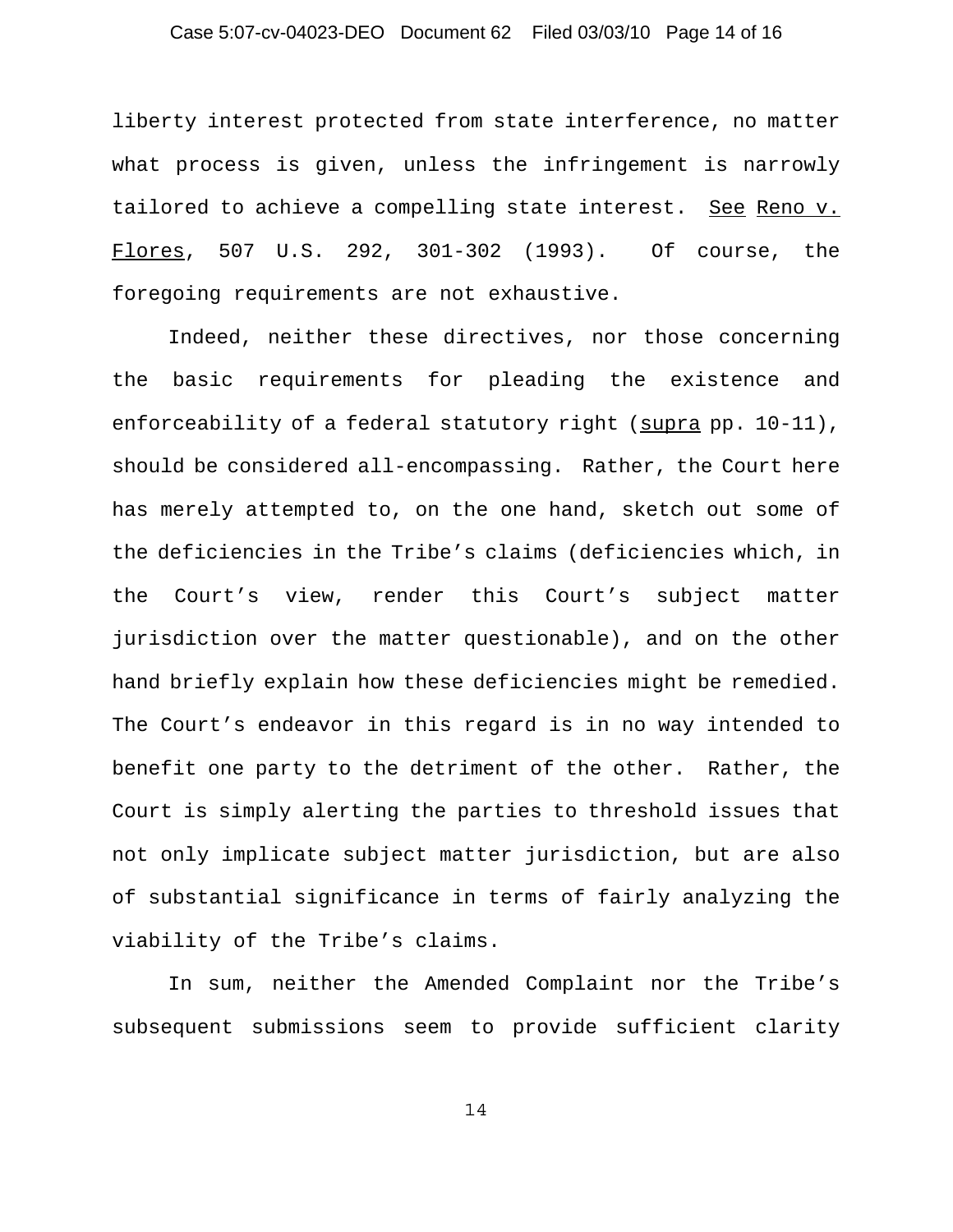# Case 5:07-cv-04023-DEO Document 62 Filed 03/03/10 Page 15 of 16

about the pending claims to allow this court to now determine whether subject-matter jurisdiction exists. The Court, as mentioned, is reluctant, in the absence of meaningful adversarial argument on the issue, to rule definitively, and will therefore reserve ruling on the subject pending further briefing by the parties.<sup>8</sup> The Court directs the Tribe to submit a Supplemental Memorandum that addresses the issues identified in this Order and answers the following question, *with citation to supporting legal authority*:

> 1. What is the specific (federal) statutory or constitutional basis for each § 1983 claim against Buckmeier, and has the Tribe satisfied all pleading requirements and met all jurisdictional conditions associated therewith? For example, if the Tribe is asserting a § 1983 claim based on a federal statute, does that federal statute confer an individual right of action (that is, does it satisfy the threepart Blessing/Gonzaga test)<sup>9</sup> so as to

<sup>&</sup>lt;sup>8</sup> Given the foregoing analysis, the Court will defer consideration of Buckmeier's arguments that: (1) the Tribe is not a "person" entitled to sue under § 1983 since it is seeking to vindicate a sovereign right; (2) the Tribe's Amended Complaint fails to plead sufficient facts to state a § 1983 claim; and (2) Buckmeier is not an actor under color of state law for § 1983 purposes. These issues will be addressed following submission of additional argument concerning the issues identified in this Order. The Court will likewise defer its determination as to whether it will exercise supplemental jurisdiction over the Tribe's state law claim pending further briefing.

<sup>&</sup>lt;sup>9</sup> See supra p. 11.